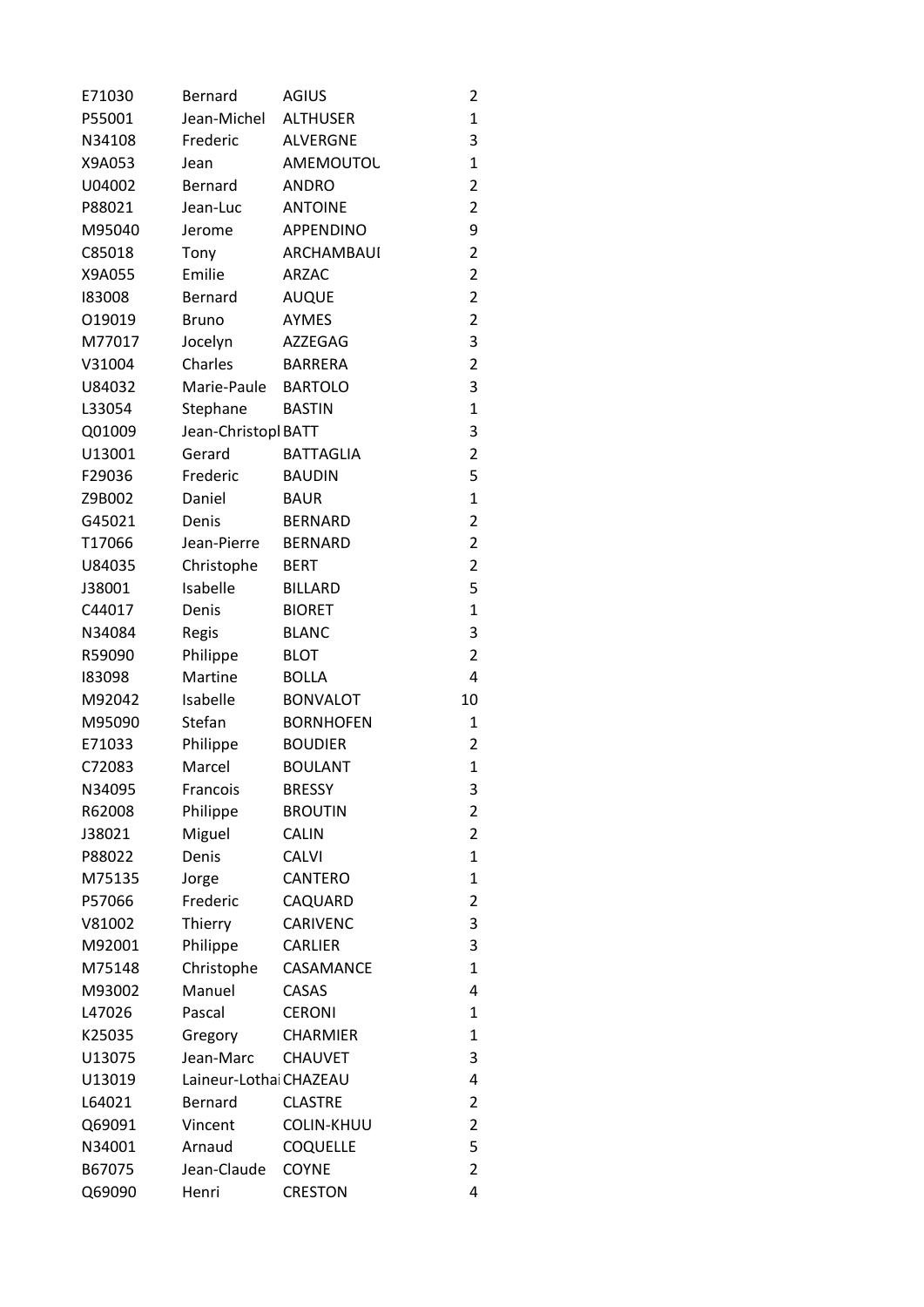| M94046 | Fabrice               | <b>CROPSAL</b>    | 1              |
|--------|-----------------------|-------------------|----------------|
| M78038 | Christian             | <b>CUREAU</b>     | $\overline{c}$ |
| V31023 | Loic                  | <b>CWIEK</b>      | 6              |
| Q69088 | Antoine               | DA SILVA DIAS     | $\overline{c}$ |
| L64019 | Laurent               | <b>DABAT</b>      | 4              |
| Q69028 | Bruno                 | <b>DARCET</b>     | $\overline{c}$ |
| L47001 | Christophe            | <b>DARRORT</b>    | 4              |
| C53012 | Francois              | DE SOUZA SILV     | $\mathbf{1}$   |
| R59011 | Jean-Pierre           | <b>DEGRAEVE</b>   | $\overline{c}$ |
| L47019 | Virginie              | <b>DELBECQUE</b>  | 3              |
| U13095 | Laurie                | <b>DELORME</b>    | 12             |
| Q69089 | <b>Bertrand</b>       | DEMAILLE          | $\mathbf{1}$   |
| F35001 | Jonathan              | <b>DEMANGHON</b>  | 4              |
| F22029 | Christian             | DENEUVILLE        | $\overline{c}$ |
| K39053 | Andre                 | <b>DENIS</b>      | $\overline{c}$ |
| S76094 | Sandrine              | DEREGNAUCC        | $\overline{c}$ |
| G28023 | Jacky                 | <b>DESCAMPS</b>   | $\overline{a}$ |
| X9A044 | Pierre                | <b>DESPRES</b>    | $\overline{a}$ |
| Q42005 | Olivier               | <b>DEVILLE</b>    | $\mathbf{1}$   |
| M91018 | Stefan                | <b>DONKOV</b>     | $\mathbf{1}$   |
| M78048 | Jean                  | <b>DOUAT</b>      | $\overline{a}$ |
| M94054 | Jonathan              | <b>DOURERASSO</b> | 4              |
| C44060 | Stephanie             | <b>DROUET</b>     | $\overline{c}$ |
| S27053 | Nadege                | <b>DUBOIS</b>     | $\mathbf{1}$   |
| M91005 | Franck                | <b>DUFRENOY</b>   | $\overline{c}$ |
| Y60009 | Jacques               | <b>DUMOULIN</b>   | $\overline{c}$ |
| R59022 | Daniel-Noel           | <b>DUPONT</b>     | $\overline{a}$ |
| V32005 | Patrick               | <b>DUSSAUD</b>    | 3              |
| V81001 | Philippe              | <b>FABRE</b>      | $\overline{a}$ |
| Y60014 | Sophie                | <b>FANCELLI</b>   | 3              |
| E21019 | Emmanuel              | <b>FARA</b>       | $\mathbf{1}$   |
| N34111 | Jean-Marc             | <b>FAURE</b>      | 1              |
| C49035 | Clement               | <b>FERNANDEZ</b>  | 3              |
| R59045 | Alexandre             | <b>FERYN</b>      | 5              |
| Z9C046 | Jean-Francois FOLLNER |                   | $\mathbf{1}$   |
| D63024 | Bernard               | <b>FOURCHE</b>    | $\overline{c}$ |
| U13022 | Jean-Bernard FRAILINU |                   | $\mathbf{1}$   |
| M78002 | Jean                  | <b>FRANCOIS</b>   | 4              |
| C44078 | Didier                | <b>FRETEL</b>     | $\overline{c}$ |
| C85001 | Dominique             | <b>GABORIAU</b>   | 3              |
| I2B022 | Jean-Christian GALLI  |                   | $\mathbf{1}$   |
| L33032 | Francois              | <b>GALLICE</b>    | $\overline{a}$ |
| C72004 | Youping               | GAO               | 6              |
| U84001 | Christian             | <b>GASTOU</b>     | 3              |
| M75088 | Marc                  | <b>GATINE</b>     | 7              |
| U05008 | Dominique             | <b>GAUDE</b>      | $\overline{c}$ |
| U84042 | Christian             | GAUDEMARD         | 3              |
| M75161 | Joel                  | <b>GAUTIER</b>    | $\mathbf{1}$   |
| I2B019 | Sauveur               | <b>GIANNONI</b>   | 3              |
| Y60020 | Dominique             | <b>GIBERT</b>     | $\mathbf{1}$   |
|        |                       |                   |                |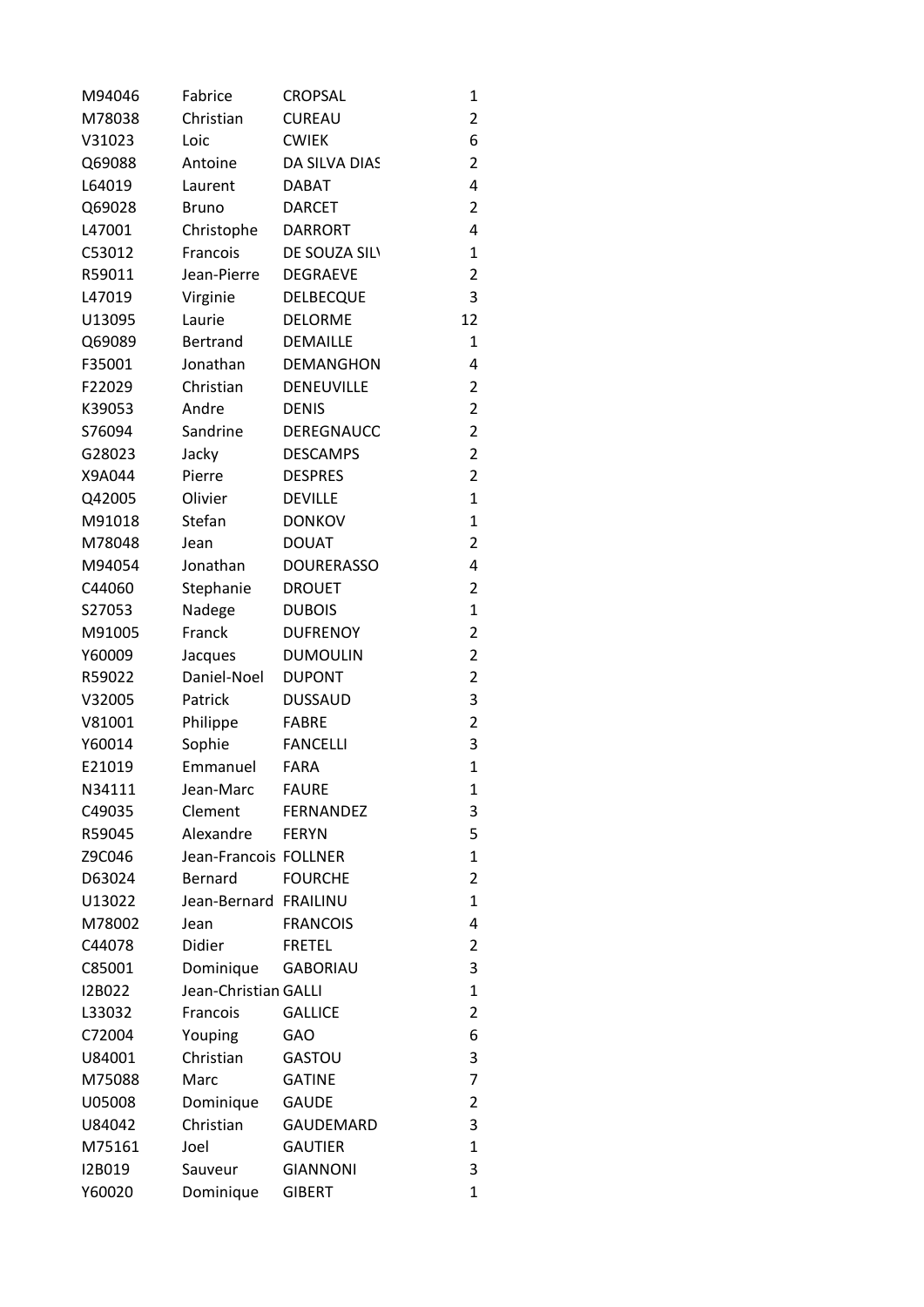| J26027 | <b>Hugues</b>         | <b>GIRAUD</b>       | $\overline{c}$ |
|--------|-----------------------|---------------------|----------------|
| F35053 | Alain                 | <b>GLORY</b>        | $\mathbf{1}$   |
| U84056 | Loic                  | <b>GOEAU</b>        | $\overline{a}$ |
| U13029 | Guy                   | <b>GOMEZ</b>        | 4              |
| Q01012 | Nathalie              | <b>GRANGER</b>      | $\mathbf{1}$   |
| Q69094 | Michele               | <b>GREGOIRE</b>     | $\overline{c}$ |
| M91049 | Jacky                 | <b>GROZ</b>         | 3              |
| F35043 | Gilles                | <b>GUETTE</b>       | 3              |
| M95062 | Marion                | <b>GUEZET</b>       | $\mathbf{1}$   |
| J38048 | Gabriel               | <b>GUILLON</b>      | $\mathbf{1}$   |
| H10010 | Philippe              | <b>GUYOT</b>        | $\overline{a}$ |
| D03003 | Emile                 | <b>HARGOUES-TL</b>  | $\overline{a}$ |
| X9A058 | Cedric                | <b>HODJI</b>        | $\mathbf{1}$   |
| M92026 | Regis                 | <b>HOMBOURGE</b>    | $\overline{a}$ |
| U13116 | Patricia              | <b>HORLTZRITTEI</b> | $\mathbf{1}$   |
| V31001 | Larbi                 | <b>HOUARI</b>       | 7              |
| K25001 | Claude                | <b>HUGONNOT</b>     | 4              |
| H08049 | Jean Francois HURREAU |                     | $\overline{a}$ |
| K90010 | Christophe            | <b>INFANTI</b>      | 5              |
| R62036 | Jean                  | <b>JOSSIEN</b>      | 4              |
| M75064 | Pierre-AlexandJOUHAUD |                     | $\overline{a}$ |
| B68001 | Michel                | <b>KAPSA</b>        | $\overline{a}$ |
| M95065 | Alain                 | <b>KOCH</b>         | 3              |
| B68043 | Alexandre             | <b>KORNMANN</b>     | $\overline{a}$ |
| B67016 | Remy                  | <b>KUHRY</b>        | 3              |
| Q01020 | Jabir                 | <b>KUSKUSI</b>      | $\mathbf{1}$   |
| N66047 | Stephane              | LABORDE             | 4              |
| L33046 | Jean-Renaud LAGUNES   |                     | 5              |
| M92057 | Corinne               | LAIGLE              | $\overline{a}$ |
| C44001 | Sophie                | LASNE               | 6              |
| E71020 | Patrick               | LAUFERON            | 4              |
| M94002 | Charly                | LAUNAY              | 3              |
| 019018 | Jose                  | LAVAL               | $\overline{c}$ |
| V31048 | Sandra                | LE NAOUR            | $\mathbf{1}$   |
| R59001 | Jean-Michel           | <b>LEBRET</b>       | 6              |
| P57047 | Bernard               | <b>LECLERC</b>      | $\overline{c}$ |
| M94028 | Jean-Olivier          | <b>LECONTE</b>      | 4              |
| M78099 | Francois              | <b>LECOUVEY</b>     | $\overline{c}$ |
| Q69011 | Isabelle              | LEFEVRE             | 7              |
| L33007 | Regis                 | <b>LEGENDRE</b>     | $\mathbf{1}$   |
| M93008 | Thomas                | <b>LEMOINE</b>      | $\mathbf{1}$   |
| B68040 | Rene                  | LENGERT             | $\mathbf{1}$   |
| T79028 | Christelle            | <b>LEPREVOST</b>    | $\mathbf{1}$   |
| F22001 | Michel                | <b>LETY</b>         | $\overline{c}$ |
| M91056 | Zhigang               | П                   | 5              |
| M78089 | Patrick               | <b>LIMBOS</b>       | 3              |
| G45013 | <b>Bruno</b>          | <b>LINARD</b>       | 3              |
| P88026 | Jean-Pierre           | <b>LIST</b>         | $\overline{c}$ |
| V46004 | Carlos                | <b>LLAMAS</b>       | $\overline{a}$ |
| H08046 | Vincent               | LOUIS               | $\mathbf{1}$   |
|        |                       |                     |                |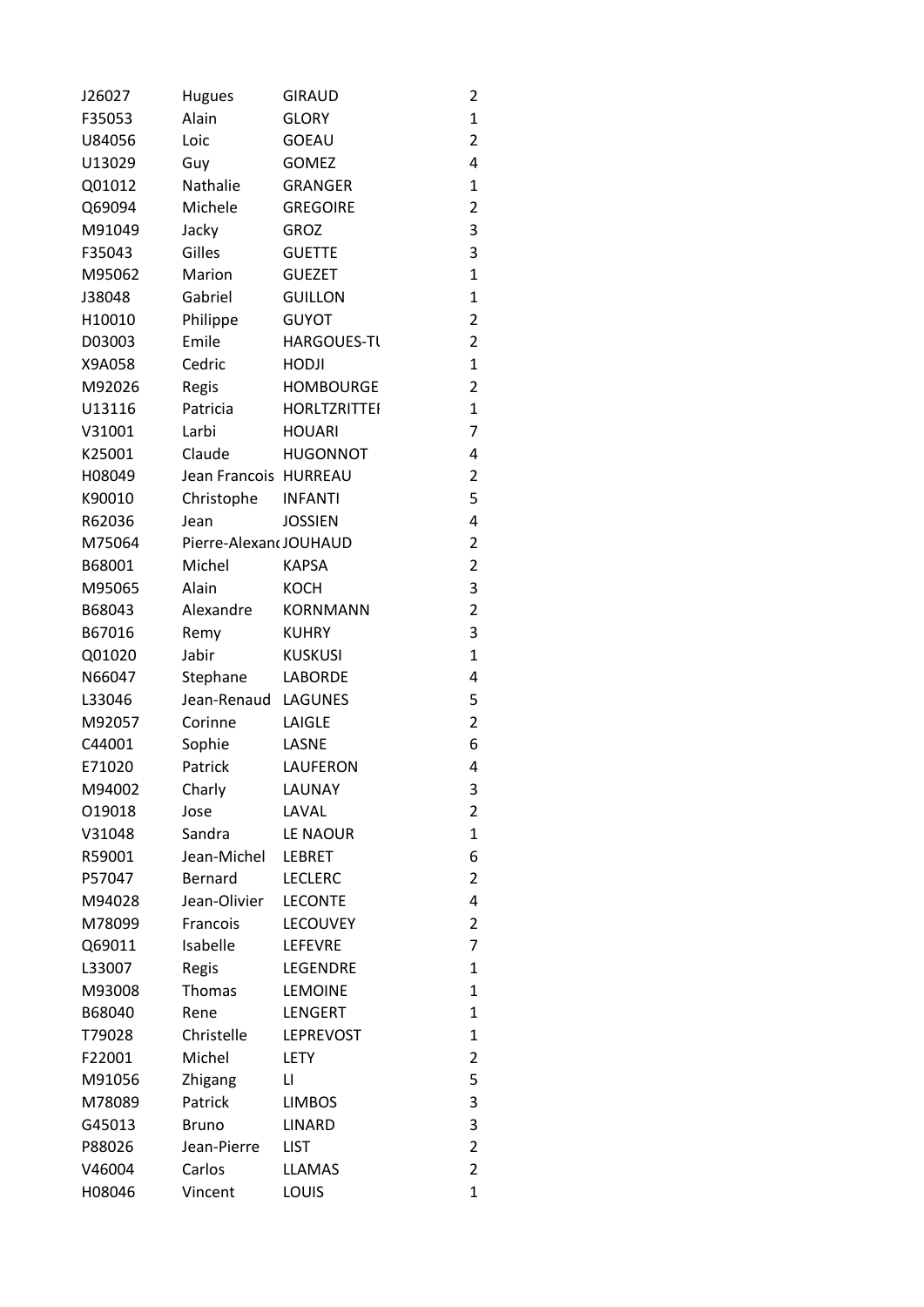| C53021 | Alain        | LUCAZEAU          | 1              |
|--------|--------------|-------------------|----------------|
| F22003 | Alain        | LUCO              | 3              |
| L33041 | Emmanuel     | <b>MAISONNET</b>  | 1              |
| X9A064 | Sergio       | <b>MARCHAND</b>   | 2              |
| R62001 | Marcel       | <b>MARCINIAK</b>  | $\mathbf{1}$   |
| F56024 | Daniel       | MARECHAL          | 4              |
| M92088 | Yves         | <b>MAREK</b>      | 6              |
| M93001 | Fred         | <b>MARIVAL</b>    | 2              |
| C44072 | Daniel       | <b>MARQUET</b>    | $\mathbf{1}$   |
| F29044 | Frederic     | <b>MARTIN</b>     | 2              |
| Y60002 | Jean-Michel  | <b>MATAIGNE</b>   | 2              |
| M93010 | Fabienne     | <b>MAUFFREY</b>   | 5              |
| R59116 | Thibaut      | <b>MAUGENEST</b>  | 3              |
| Y60017 | Gervais      | <b>MAUPIN</b>     | 2              |
| K39001 | Olivier      | <b>MINAUD</b>     | 3              |
| B67116 | Anne         | <b>MOINGT</b>     | 2              |
| V12016 | Jean-Claude  | <b>MOINGT</b>     | $\mathbf{1}$   |
| H51006 | <b>Steve</b> | <b>MOLET</b>      | 2              |
| M78017 | Alain        | <b>MONGEY</b>     | 3              |
| P54056 | Jerome       | <b>MONSCAVOIR</b> | 1              |
| M77004 | Gil          | <b>MOREIRA</b>    | 1              |
| P54054 | Vincent      | <b>MORET</b>      | 1              |
| M75140 | Stephane     | <b>MORIN</b>      | 1              |
| V65005 | Nathalie     | <b>MOSSET</b>     | $\mathbf{1}$   |
| Q01001 | Cassian      | <b>NITA</b>       | 2              |
| M75012 | Georges      | <b>NIZARD</b>     | 2              |
| C44023 | Renald       | <b>NOBLET</b>     | 4              |
| C53019 | Jacqueline   | <b>NOIRE</b>      | 1              |
| H08011 | Regis        | <b>NOIZET</b>     | 3              |
| U13010 | Geoffroy     | <b>NORMAND</b>    | $\overline{2}$ |
| V46010 | Denis        | <b>NOUVEL</b>     | $\mathbf{1}$   |
| X9A031 | Jean         | <b>OLIVIER</b>    | 5              |
| S76079 | Hubert       | <b>PAILLETTE</b>  | 2              |
| Q69018 | Thierry      | <b>PARIS</b>      | $\overline{2}$ |
| N34031 | Philippe     | PASCAL-MOU!       | $\overline{2}$ |
| M92086 | Daphne       | <b>PATTE</b>      | 8              |
| X9A054 | Willy        | PATTIAMA          | $\mathbf{1}$   |
| X9A002 | <b>Bruno</b> | <b>PAYET</b>      | 3              |
| C44068 | Dominique    | PELLAT            | 3              |
| U84043 | Francois     | PENALVER          | 3              |
| G45001 | Jean         | PENIQUAUD         | 4              |
| B67050 | Sebastien    | <b>PETER</b>      | 4              |
| T16028 | Jean-Luc     | PLASSART          | $\overline{2}$ |
| F29061 | Marc         | <b>PLOQUIN</b>    | 1              |
| F29001 | Michel       | PLOUZENNEC        | 4              |
| M95012 | Henri        | PLUMELLE          | 5              |
| C44074 | Dominique    | PREAU             | $\overline{2}$ |
| F29012 |              | PRIGENT           | 2              |
|        | Jerome       |                   | 4              |
| H08050 | <b>Boris</b> | <b>RAGUET</b>     |                |
| X9A062 | Christopher  | <b>RIOUL</b>      | 1              |